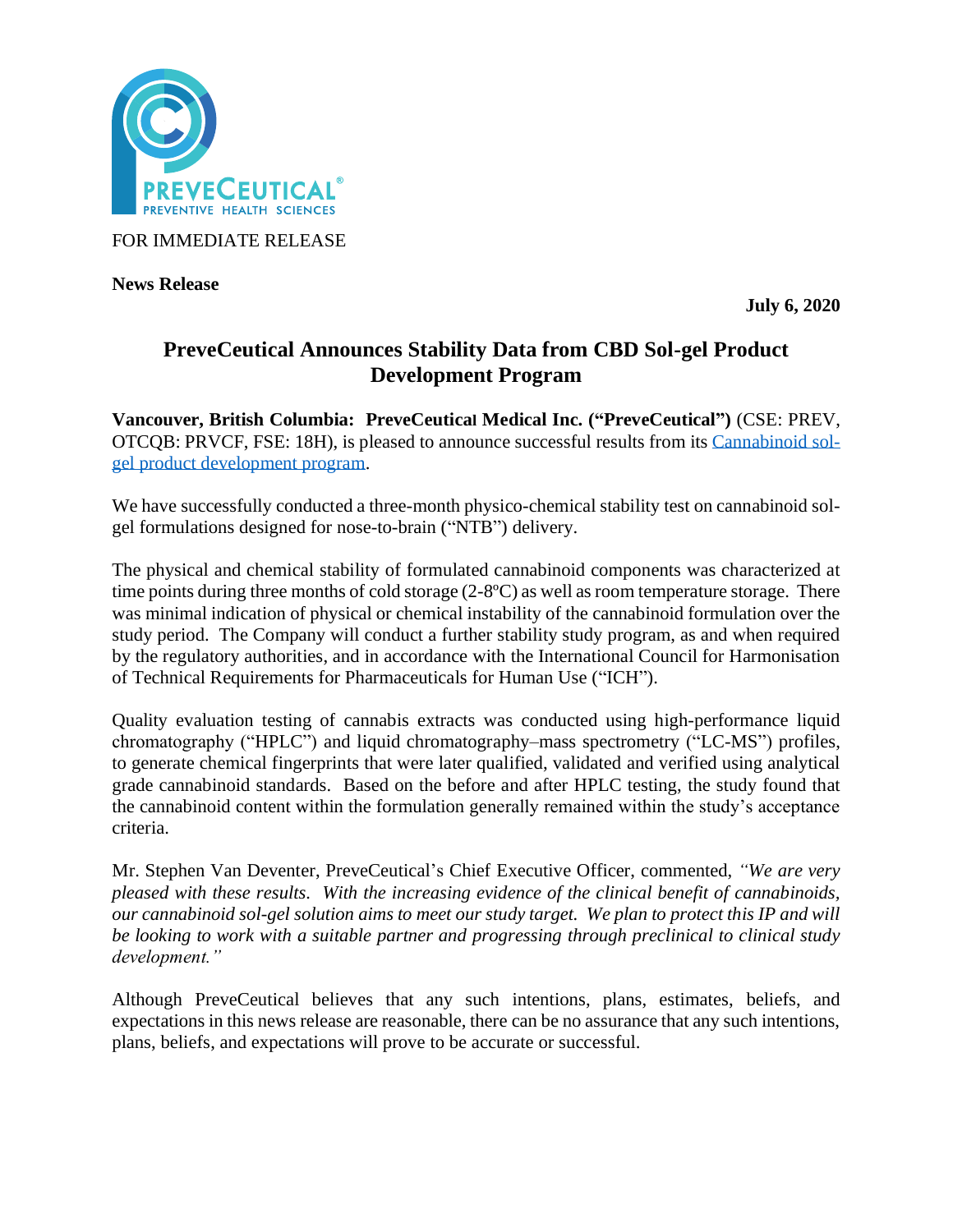### *About PreveCeutical*

PreveCeutical is a health sciences company that develops innovative options for preventive and curative therapies utilizing organic and nature identical products.

PreveCeutical aims to be a leader in preventive health sciences. The Company's current research and development programs include dual gene curative and preventive therapies for diabetes and obesity; the Cannabidiols Sol-gel Program aiming to provide relief across a range of indications from pain, inflammation, seizures, and neurological disorders; Nature Identical™ peptides for the treatment of various ailments; non-addictive analgesic peptides as a replacement to the highly addictive analgesics such as morphine, fentanyl and oxycodone; and a therapeutic product for treating athletes who suffer from concussions (mild traumatic brain injury).

For more information about PreveCeutical, please visit our website [www.PreveCeutical.com](http://www.preveceutical.com/) or follow us on [Twitter](http://twitter.com/PreveCeuticals) and [Facebook.](http://www.facebook.com/PreveCeutical)

# *On behalf of the Board of Directors of PreveCeutical*

*Stephen Van Deventer, Chairman and Chief Executive Officer*

## *For further information, please contact:*

*Stephen Van Deventer: +1 604 306 9669*

#### *Or Investor Relations* [ir@preveceutical.com](mailto:ir@preveceutical.com)

#### *Forward-Looking Statements:*

This news release contains forward-looking statements and forward-looking information (collectively, "forwardlooking statements") within the meaning of applicable Canadian and U.S. securities legislation, including the United States Private Securities Litigation Reform Act of 1995. All statements in this news release that are not purely historical are forward-looking statements and include any statements regarding beliefs, plans, expectations and orientations regarding the future including, without limitation, the completion of the Sol-gel Program and the successful development of CBD sol-gel formulations, and the continued research interests of PreveCeutical, PreveCeutical's anticipated business plans, and its prospects of success in executing its proposed plans. Often, but not always, forward-looking statements can be identified by words such as "will", "pro forma", "plans", "expects", "may", "should", "budget", "schedules", "estimates", "forecasts", "intends", "anticipates", "believes", "potential", "proposes" or variations of such words including negative variations thereof and phrases that refer to certain actions, events or results that may, could, would, might or will occur or be taken or achieved. Forward-looking statements are based on certain assumptions regarding PreveCeutical, including expected growth, results of operations, including PreveCeutical's research and development activities, performance, industry trends, growth opportunities, that PreveCeutical will be granted requisite expedited approvals by world health agencies for the results of the Sol-gel Program, and that PreveCeutical will be able to obtain the financing required to further carry out or commercialize the Sol-gel Program, retain and attract qualified research personnel and obtain and/or maintain the necessary intellectual property rights needed to carry out future business activities.

Actual results could differ from those projected in any forward-looking statements due to numerous factors including, risks and uncertainties relating to: complexities and delays in connection with research and development activities and the actual results of research and development activities including the successful development of CBD sol-gel formulations; the ability of PreveCeutical to, among other things, protect its respective intellectual property, obtain